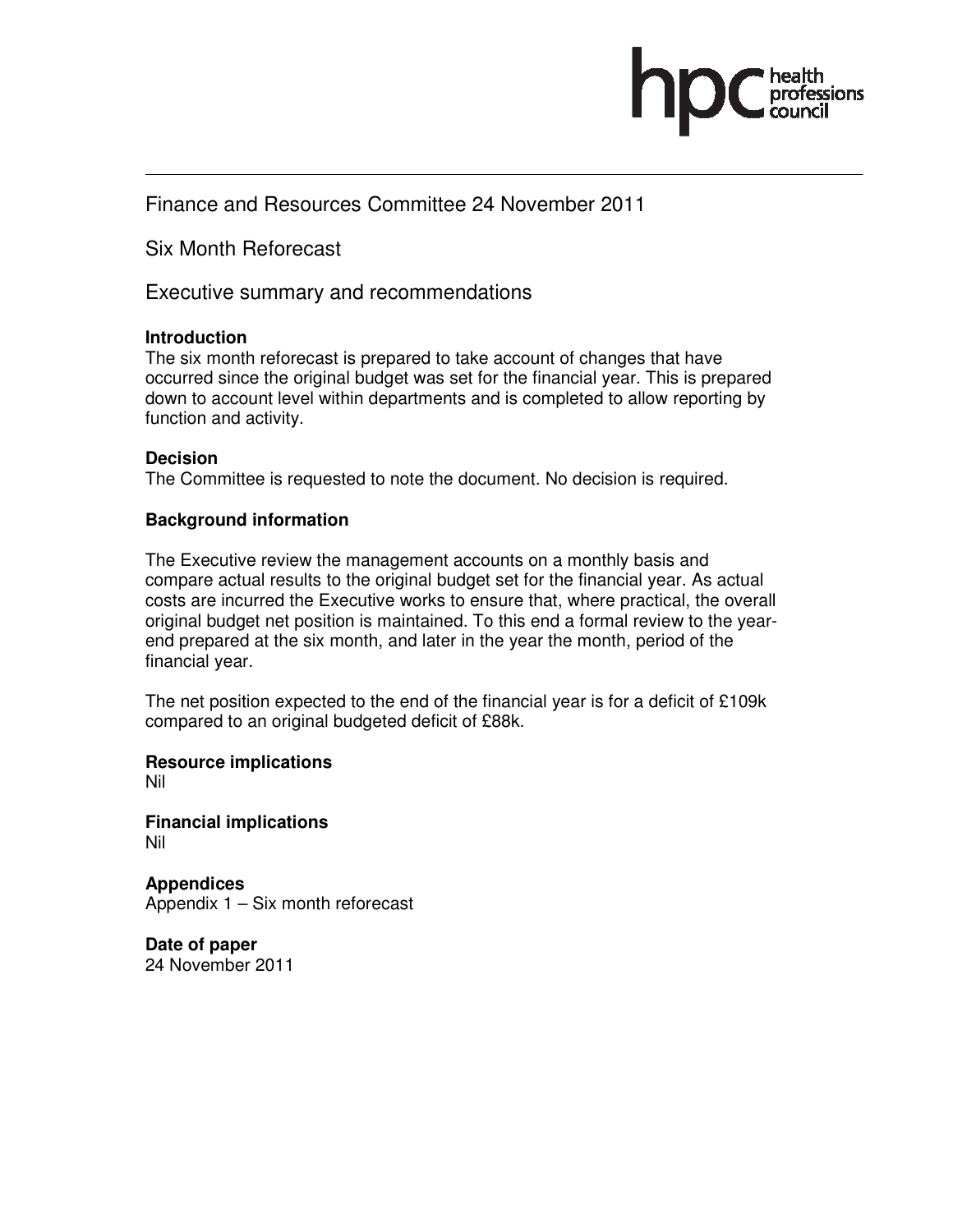

#### **Income and Expenditure Account - By Function**

|                                           | <b>Year End Position</b> |               |          |           |              |  |
|-------------------------------------------|--------------------------|---------------|----------|-----------|--------------|--|
|                                           | 6 Month                  |               |          |           |              |  |
|                                           | <b>Forecast</b>          | <b>Budget</b> | Variance | Variance  |              |  |
|                                           | £'000                    | £'000         | £'000    | %         |              |  |
| Income by Profession                      |                          |               |          |           |              |  |
| Arts Therapists                           | 220                      | 220           | $\Omega$ | 0.0%      |              |  |
| <b>Biomedical Scientists</b>              | 1.758                    | 1,800         | (42)     | (2.3%)    |              |  |
| Chiropodists                              | 979                      | 992           | (13)     | (1.3%)    |              |  |
| <b>Clinical Scientists</b>                | 352                      | 354           | (2)      | (0.6%     |              |  |
| <b>Dietians</b>                           | 585                      | 586           | (1)      | (0.2%     |              |  |
| <b>Hearing Aid Dispensers</b>             | 131                      | 133           | (2)      | (1.5%)    |              |  |
| Occupational Therapists                   | 2,505                    | 2,553         | (48)     | (1.9%     |              |  |
| <b>Operating Department Practitioners</b> | 806                      | 820           | (14)     | (1.7%)    |              |  |
| Orthoptists                               | 98                       | 101           | (3)      | $(3.0\%)$ |              |  |
| Paramedics                                | 1,232                    | 1,282         | (50)     | (3.9%)    |              |  |
| Physiotherapists                          | 3,602                    | 3,570         | 32       | 0.9%      |              |  |
| <b>Practitioner Psychologists</b>         | 1,412                    | 1,471         | (59)     | $(4.0\%)$ |              |  |
| Prosthetists & Orthotists                 | 69                       | 70            | (1)      | (1.4%     |              |  |
| Radiographers                             | 2,202                    | 2,214         | (12)     | (0.5%)    |              |  |
| Speech and Language Therapists            | 1,028                    | 1,043         | (15)     | (1.4%)    |              |  |
| <b>Registration Income</b>                | 16,979                   | 17,209        | (230)    | (1.3%)    |              |  |
| Cheque/credit card write offs             | 0                        | 3             | (3)      |           |              |  |
| <b>Total Income</b>                       | 16,979                   | 17,212        | (233)    | (1.4%     |              |  |
| <b>Expenditure by Function</b>            |                          |               |          |           |              |  |
| Chair                                     | 66                       | 71            | 5        | 7.0%      |              |  |
| <b>Chief Executive</b>                    | 347                      | 312           | (35)     | (11.2%)   |              |  |
| Committee                                 | 101                      | 106           | 5        | 4.7%      |              |  |
| Council                                   | 170                      | 233           | 63       | 27.0%     | 1            |  |
| Communications                            | 1,049                    | 1,096         | 47       | 4.3%      |              |  |
| Depreciation                              | 502                      | 660           | 158      | 23.9%     | $\mathbf{2}$ |  |
| Education                                 | 773                      | 785           | 12       | 1.5%      |              |  |
| <b>Facilities Management</b>              | 963                      | 919           | (44)     | (4.8%)    |              |  |
| Finance                                   | 586                      | 654           | 68       | 10.4%     | 3            |  |
| <b>Fitness to Practise</b>                | 7,581                    | 7,494         | (87)     | (1.2%)    |              |  |
| Human Resources                           | 401                      | 447           | 46       | 10.3%     | 4            |  |
| Human Resources Partners                  | 391                      | 405           | 14       | 3.5%      |              |  |
| <b>IT Department</b>                      | 1,060                    | 1,152         | 92       | 8.0%      |              |  |
| <b>Major Projects</b>                     | 194                      | 83            | (111)    | (133.7%)  | 5            |  |
| Operations Office                         | 470                      | 445           | (25)     | (5.6%)    |              |  |
| Policy                                    | 261                      | 285           | 24       | 8.4%      |              |  |
| Registration                              | 1,895                    | 1,908         | 13       | 0.7%      |              |  |
| Secretariat                               | 292                      | 245           | (47)     | (19.2%    | 6            |  |
| <b>Operating expenditure</b>              | 17,102                   | 17,300        | 198      | 1.1%      |              |  |
| <b>Operating Surplus/(Deficit)</b>        | (123)                    | (88)          | (35)     |           |              |  |
| Costs relating to GSCC                    | (291)                    | 0             | (291)    |           |              |  |
| Income from GSCC                          | 287                      | 0             | 287      |           |              |  |
| Investment income                         | 18                       | 0             | 18       |           |              |  |
| Total surplus/(deficit)                   | (109)                    | (88)          | (21)     |           |              |  |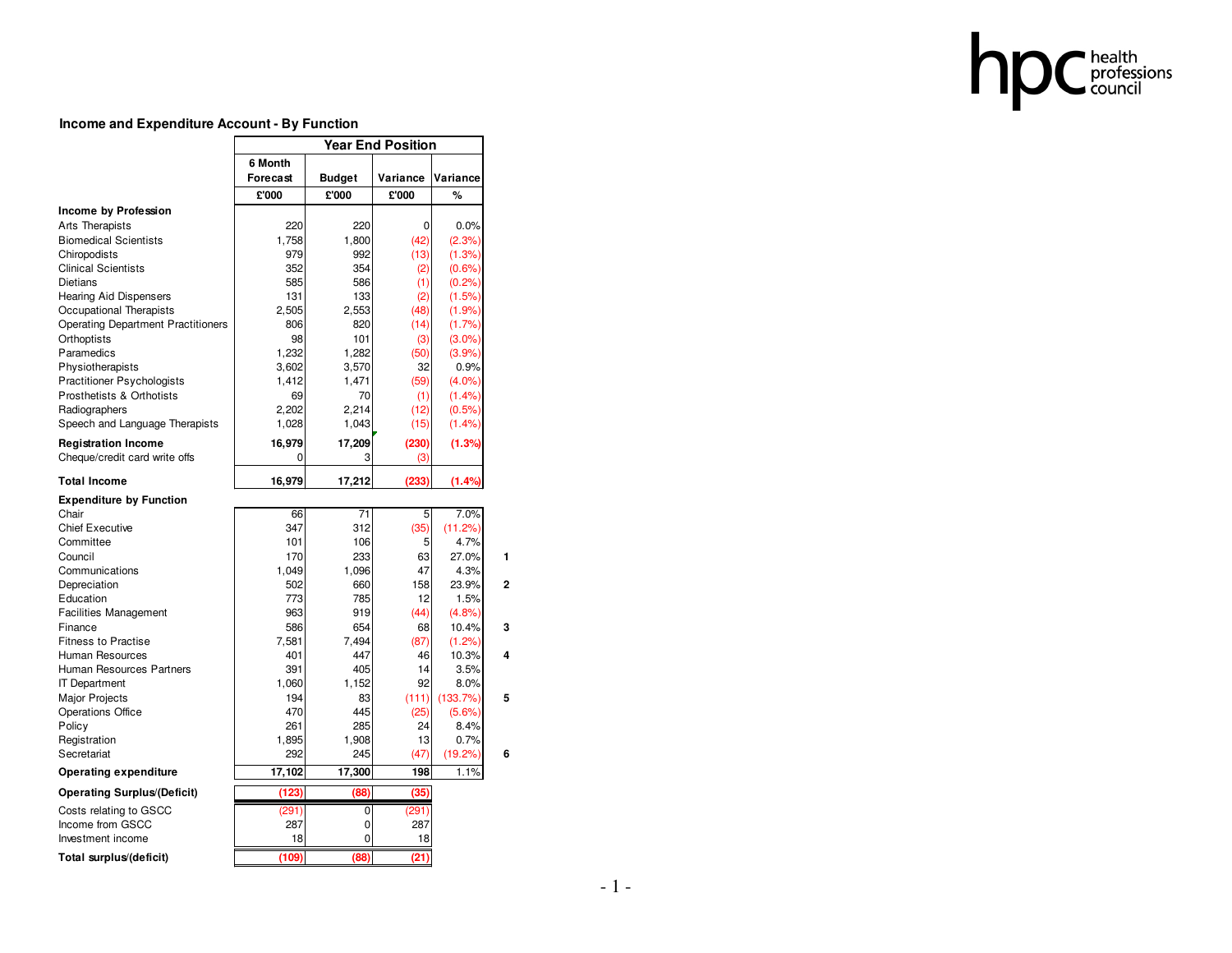|              | health<br>professions<br>council                                                                                                                                          |
|--------------|---------------------------------------------------------------------------------------------------------------------------------------------------------------------------|
|              | Notes to the Income and Expenditure Account - by Function                                                                                                                 |
| <b>Note</b>  | <b>Narrative</b>                                                                                                                                                          |
|              | Lower costs compare to budget for PLG's. Decrease in tax provision.                                                                                                       |
| $\mathbf{2}$ | Lower depreciation due to delay in FtP project implementation.                                                                                                            |
| 3            | Expected refund of costs incurred in current financial year on CPM pension scheme.                                                                                        |
| 4            | Lower than budgeted legal costs. Re-phase of taking on additioal member of staff.                                                                                         |
| 5            | Extra spend on Major projects compared to budget as additional work required to deliver projects. Items such as<br>PCI/DSS project required changes to telephone numbers. |
| 6            | Higher number of FOI requested than orginally budgeted.                                                                                                                   |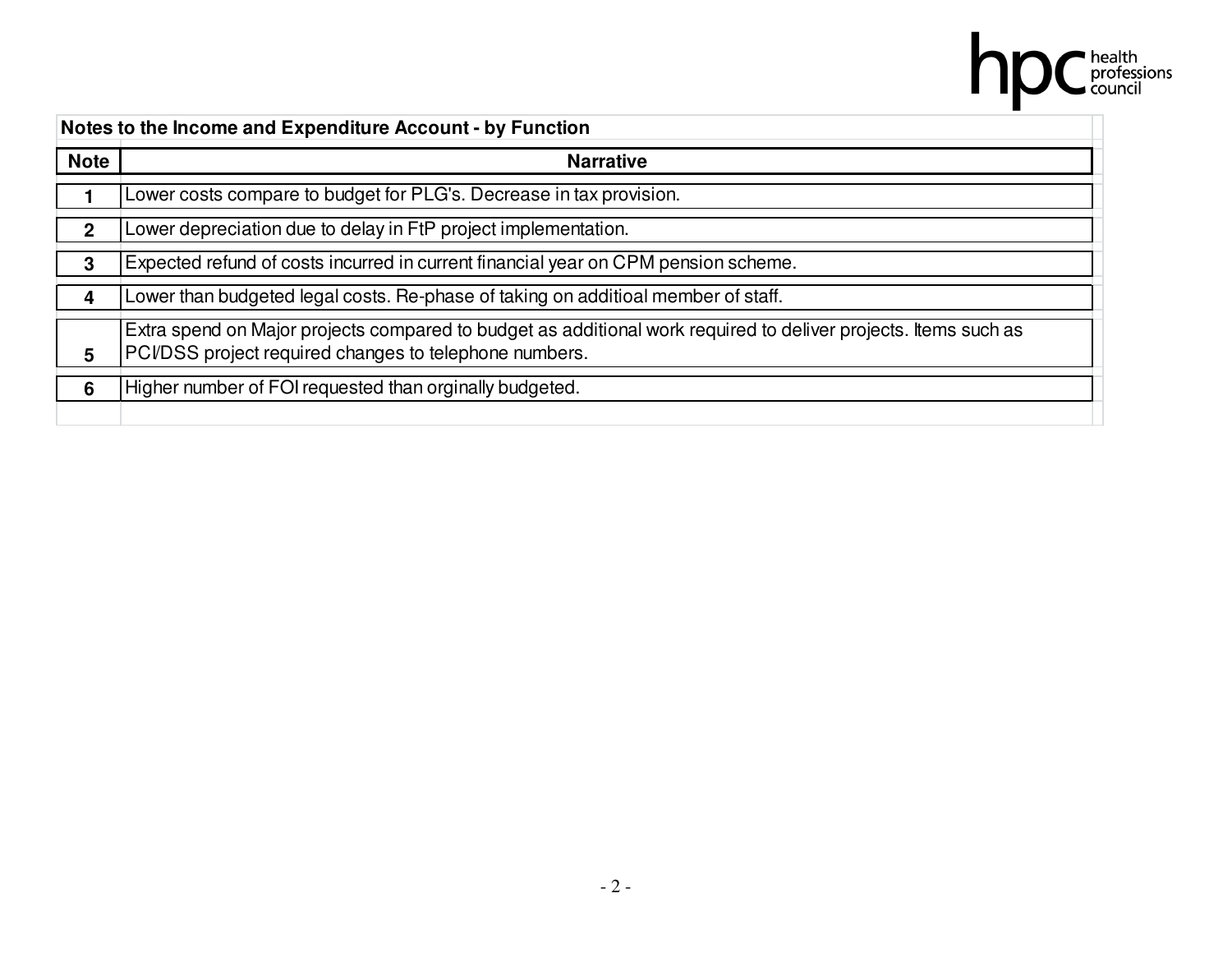

# **Income and Expenditure Account - By Activity**

|                                    | <b>Year End Position</b> |               |          |           |
|------------------------------------|--------------------------|---------------|----------|-----------|
|                                    | 6 Month                  |               |          |           |
|                                    | <b>Forecast</b>          | <b>Budget</b> | Variance | Variance  |
|                                    | £'000                    | £'000         | £'000    | $\%$      |
| <b>Income by Activity</b>          |                          |               |          |           |
| <b>Graduate Registration fees</b>  | 793                      | 631           | 162      | 25.7%     |
| Readmission fees                   | 177                      | 606           | (429)    | (70.8%)   |
| Renewal fees                       | 14,842                   | 14,966        | (124)    | (0.8% )   |
| International scrutiny fees        | 577                      | 389           | 188      | 48.3%     |
| Grandparenting fees                | 89                       | 142           | (53)     | (37.3%)   |
| UK scrutiny fees                   | 499                      | 475           | 24       | 5.1%      |
| <b>Registration Income</b>         | 16,977                   | 17,209        | (232)    | (1.3%)    |
| Cheque/credit card write offs      | 2                        | 3             | (1)      | (33.3%)   |
| <b>Total Income</b>                | 16,979                   | 17,212        | (233)    | (1.4%     |
| <b>Expenditure by Activity</b>     |                          |               |          |           |
| Payroll                            | 5,884                    | 5,839         | (45)     | (0.8%)    |
| Travel and subsistence             | 205                      | 217           | 12       | 5.5%      |
| Council and committee expenses     | 320                      | 352           | 32       | 9.1%      |
| Property services                  | 478                      | 458           | (20)     | (4.4%)    |
| Office services                    | 1,139                    | 1,158         | 19       | 1.6%      |
| Computer services                  | 1,092                    | 1,352         | 260      | 19.2%     |
| Communications                     | 534                      | 609           | 75       | 12.3%     |
| Partners                           | 2,711                    | 2,684         | (27)     | $(1.0\%)$ |
| Professional fees                  | 3,970                    | 3,954         | (16)     | (0.4% )   |
| Projects                           | 275                      | 163           | (112)    | (68.7%)   |
| Specific departmental costs        | 494                      | 514           | 20       | 3.9%      |
| <b>Operating expenditure</b>       | 17,102                   | 17,300        | 198      | 1.1%      |
| <b>Operating Surplus (Deficit)</b> | (123)                    | (88)          | (35)     |           |
| Costs relating to GSCC             | (291)                    | $\pmb{0}$     | (291)    |           |
| Income from GSCC                   | 287                      | $\pmb{0}$     | 287      |           |
| Investment income                  | 18                       | $\mathbf 0$   | 18       |           |
| Total surplus/(deficit)            | (109)                    | (88)          | (21)     |           |